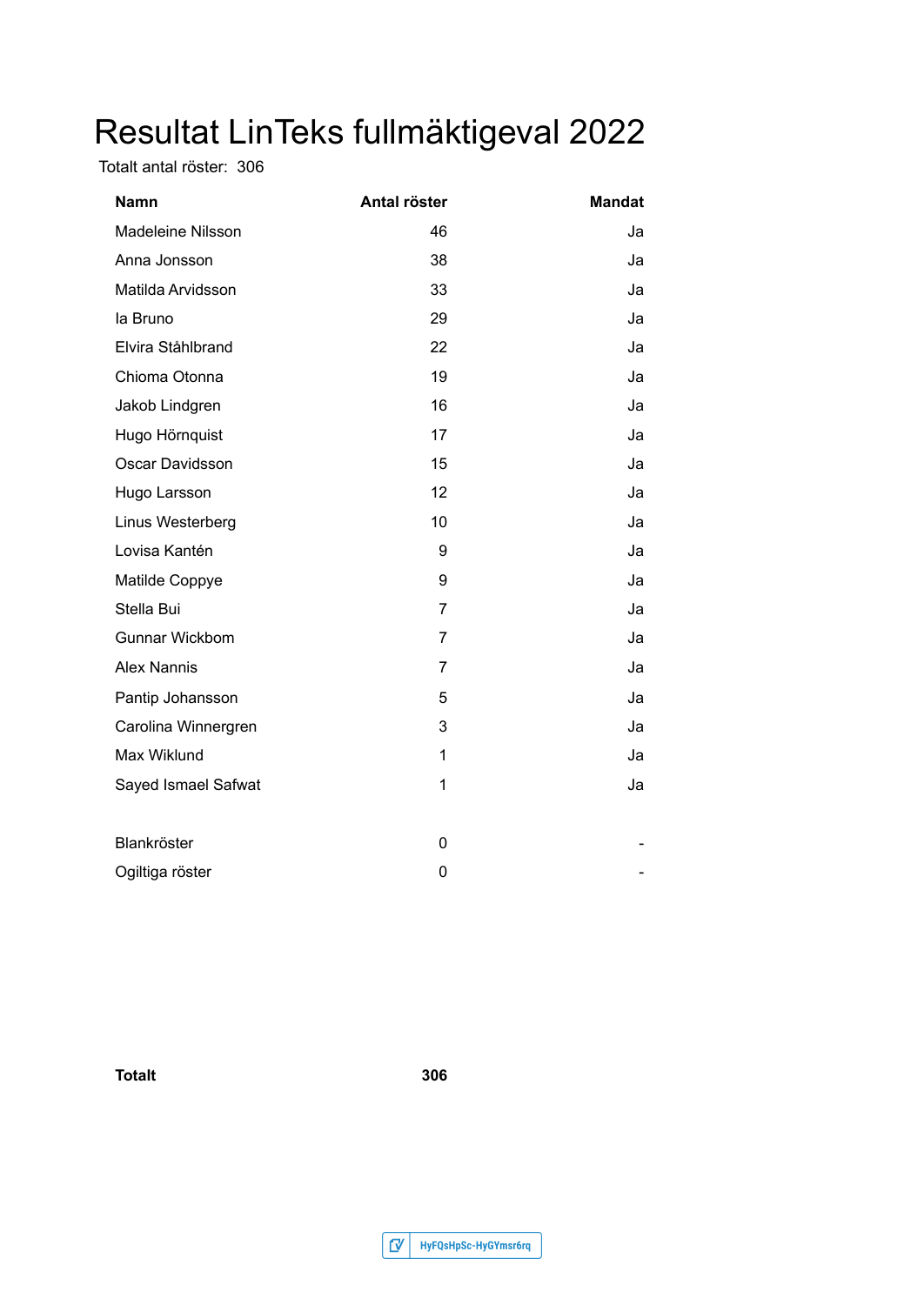Röstsammanräkningen skedde i enlighet med Stadga §5.11:

"11. Röstsammanräkning

Röstsammanräkning är offentlig och skall företagas inom valkretsen under kontroll av minst tre (3) av valnämnden utsedda röstberättigade vilka själva ej kandiderat i valet. Röstsammanräkningen skall vara avslutad inom tjugofyra timmar efter valförrättningens avslutande."